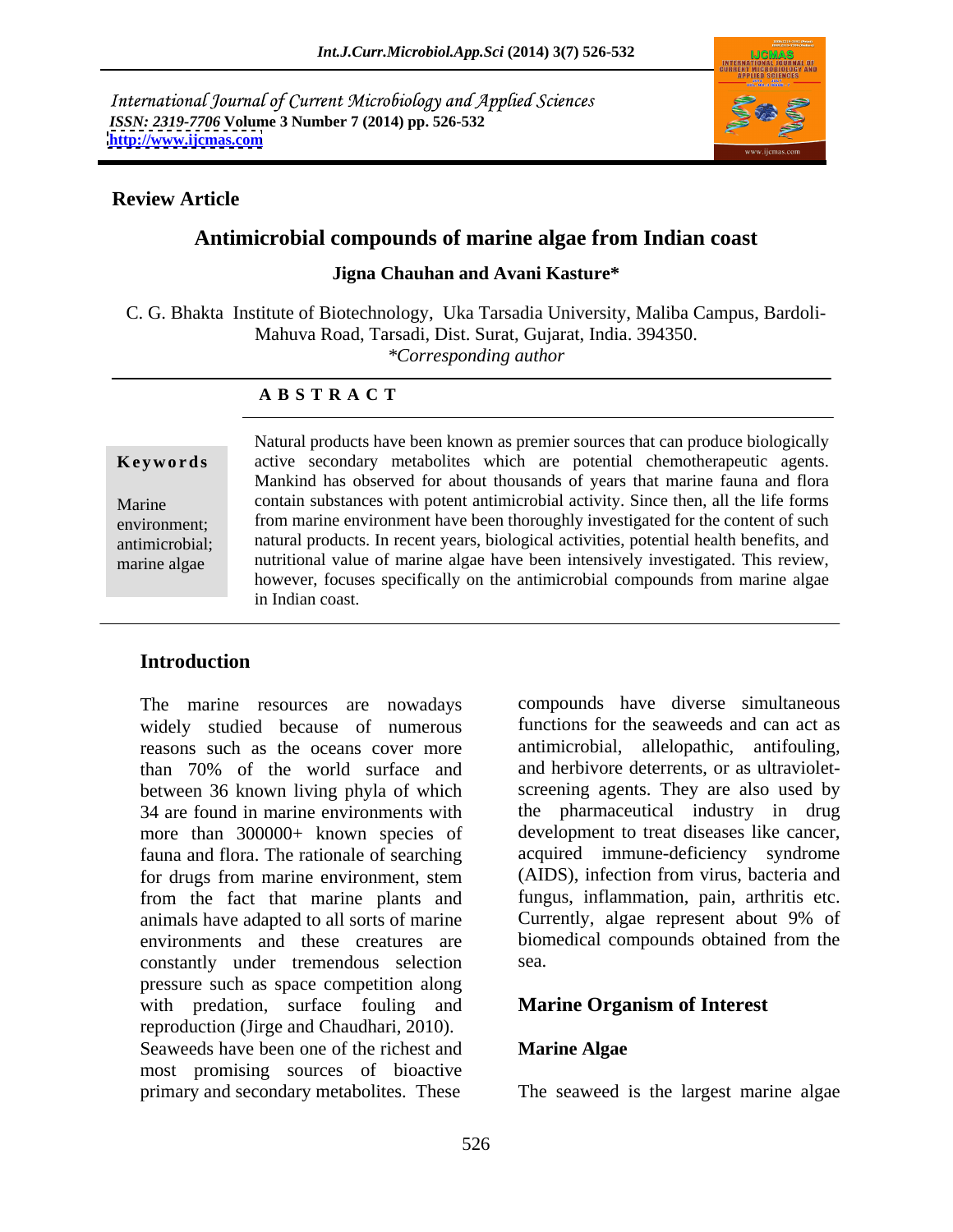(macro algae) that grow almost Lakshadweep, Andaman and Nicobar exclusively in the shallow waters at the Islands. Around more than 10,000 species edge of the world's oceans. Seaweeds can of marine algae have been reported all be classified into three broad groups based over the world. In India, about 740 species on pigmentation brown, red and green, of marine algae were recorded, 60 species which are Phaeophyceae, Rhodophyceae and Chlorophyceae respectively. They Mandapam area 180 species of seaweeds supply homes and food for many different are growing, of which about more than 40 sea animals fand are also valuable to man species are economically important as a food and industrial raw material. They use the sun's energy to produce carbohydrates from carbon dioxide and Three species of marine algae [*S. wightii* water (Jirge and Chaudhari, 2010). Marine *Greville* brown algae (Phaeophyceae), *C.*  algae produces a wide variety of *linum* green algae (Cladophoraceae) and significant natural compounds, that is the *P. gymnospora* - light brown algae secondary metabolites because they are (Dictyotaceae)] were collected by Xavier not involved in the basic machinery of life et al., during low tide by hand picking which often contribute to only a very small fraction of the organism total biomass, the India. The collected marine algae was contribution of these compounds to survival may sometimes be comparable to (Xavier et al., 2012). Extract from two metabolites resulting from the primary species of seaweed samples, *Grateloupia*  metabolism. Secondary metabolite *lithophila* and *Caulerpa racemosa* were compounds also contribute to growth, collected by Srivastava et al., from reproduction and defense and thus play a primary role in the organism integrity (Maria et al., 2010). and Gulf of Mannar, have been shown to

in the intertidal, shallow and deep waters algae (Chaetomorpha antennina, of the sea up, to 180 m depth and in estuaries and backwaters. They grow on from Visakhapatnam coast, Andhra rocks, corals, stones, pebbles, other substrates and as epiphytes on seagrasses. Several species of macroalgae with abundant growth occur along the Southern approximate up 8cm in height and is widely c<br>
Tamil Nadu Coast from Rameswaram to a single mandapam coastal Kanyakumari covering 21 islands of the Gulf of Mannar. On Gujarat coast, seaweeds occur in abundance in Okha,<br>
Surgeke Borbandar, Voravel, Diu and The red alga Sphaerococcus Dwarka, Porbandar, Veraval, Diu and the reditional phase organization of the Seamest Coronopifolius was shown to have Gopnath areas. Rich seaweed beds are present in Mumbai, Goa, Karwar, Varkala, Ratnagiri, Vizhinjam, Visakhapatnam and coastal lakes of Pulicat and Chilka. Seaweeds also occur in abundance in

of them are of economic value. In species are economically important (Kolanjinathan et al., 2014)

**Marine algae in India:** Seaweeds found (Srivastava et al., 2010). Three marine Tamil Nadu Coast from Rameswaram to from the coast of Tuticorin, Tamil Nadu, India. The collected marine algae was identified and used for antibacterial studies different locations in the Southeast Coastal Region, Mandapam, Tamil Nadu, India possess a number of biological activities algae (*Chaetomorpha antennina, Gracilaria corticata* and *Ulva faciata)* from Visakhapatnam coast, Andhra Pradesh, India were showed good antibacterial activity (Ganga et al., 2011). *Acanthaphora spicifera,* red Algae grows up 8cm in height and is widely distributed in the Mandapam coastal area of Tamilnadu, India showed the antimicrobial activity (Pitchaimuthu et al., 2011).

> The red alga *Sphaerococcus coronopifolius* was shown to have antibacterial activity; the green alga *Ulva lactuca* was isolated from *Portieria hornemanii, Ulva fasciata* produces a novel sphingosine derivative has been found to have antiviral activity in vivo.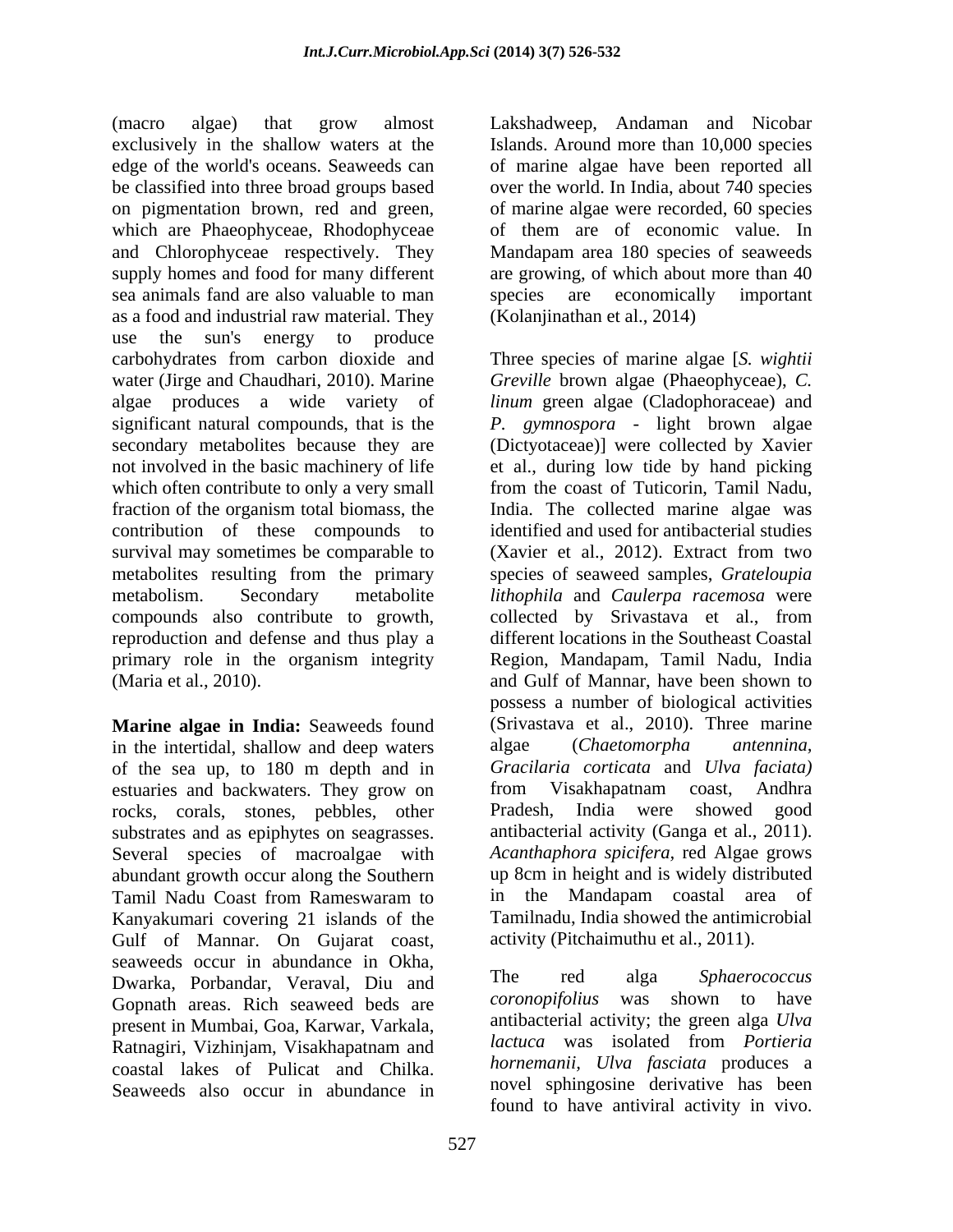Stypoldione is a cytotoxic metabolite inhibits microtubule polymerization and Arputha et al., investigated the thereby presents the mitotic spindle drug development since this compound tumor cell liner and preliminary in vivo activities. As synthetic targets, the iodinated novel nucleoside has been current synthetic methods and an

southern part of Odisha, India and is rich in various types of seaweeds and marine macro algae (Chlorophyceae, Steroids) Rhodophyceae, Cyanophyceae) etc. Its climatic condition is suitable for the growth and development of different types present in *Gracilaria crassa* and *G.*  of economic seaweeds from *coronopifolia* respectively, as well as G. Rhodophyceae family. *Gracilaria longa* and *G. dura*. Other steroids such as *verrucosa* (family Rhodophyceae) is one 3-beta-hydroxy-poriferast-5-en-7-one, 3of the most exploited red seaweed of beta-7-alpha-diol-poriferast-5-ENE and 5- Chilika, India and is commonly known for alpha-poriferast-9 (11) -en-3-beta-ol are its uses in food and phycocollides has a high growth rate and tolerates high  $diol.5-\alpha:24(S)-ethyl$ , poriferastene 8, temperatures. *Gracilaria verrucosa* are poriferast-5-ene-3-β-7-β-diol and found growing abundantly in many areas portions to provide the  $3-8-7-\alpha$ -diol were on the Indian coast and has been listed as identified in *G. coronopifolia*; *G. longa* one of the richest sources of bioactive also has a various compounds like alpha primary and secondary metabolites linolenic acid, gamma linolenic acid, (Sushanto et al., 2013). (Sushanto et al., 2013).

formation, has been isolated from tropical of the two seaweeds *Sargassum wightii*  brown alga, *Stypodium zonale, P.* (Brown algae) and *Kappaphycus alwarezii hornemanii* is found to be a novel source (Red algae) might be due to the presence of cytotoxic penta halogenated of Phyto components alkaloids, phenols monoterpen, halomon, which exhibited and sugars (Arputha et al., 2012). The one of the most extreme of differential isolation of various zoanthamine alkaloids cytotoxicity in the screening conducted by in the Indian, Pacific, and Atlantic Oceans the National Cancer Institute (NCI), USA. suggests that these widespread metabolites Haloman has been selected for preclinical may have an important function such as shows toxicity to brain, renal and colon antiosteoporotic and cytotoxic biological evaluations have been encouraging. An zoanthamine alkaloids are a challenge to isolated from *Hyprea volitiae*, which is a inspiration for the creation of new potent and specific inhibitor of Adenosine reactions. In the contemporary era, it is Kinase (Johnsi et al, 2011) common for newly isolated natural The Chilika lake is one of the largest biological significance to succumb to total brackish water lake in Asia situated in the synthesis within one to two years of their Arputha et al., investigated the antimicrobial effect of the organic extracts anti-inflammatory, activities. As synthetic targets, current synthetic methods and an products with interesting structures or isolation (Douglas et al., 2008)

# **Steroids**

**Anti-Microbial Compounds** 5-alpha-24(S)-ethyl-cholestane-3-beta-6- Alkaloids **Alkaloids** and *and ersoniana* showed the following Cholesterol and clinoasterol are steroids *coronopifolia* respectively, as well as *G.*  3-beta-hydroxy-poriferast-5-en-7-one, 3 isolated from *G. dura*; cholestane-3-β-5 $diol, 5-\alpha:24(S)$ -ethyl, poriferastene 8,  $poriferast-5-ene-3- $\beta$ -7- $\beta$ -diol and$ poriferast-5-ene-3- $\beta$ -7- $\alpha$ -diol glycolipids, 5-dehydro avenasterol, fucosterol, myristic acid, desmosterol and beta-diol. Phytochemical studies of *G. andersoniana* showed the following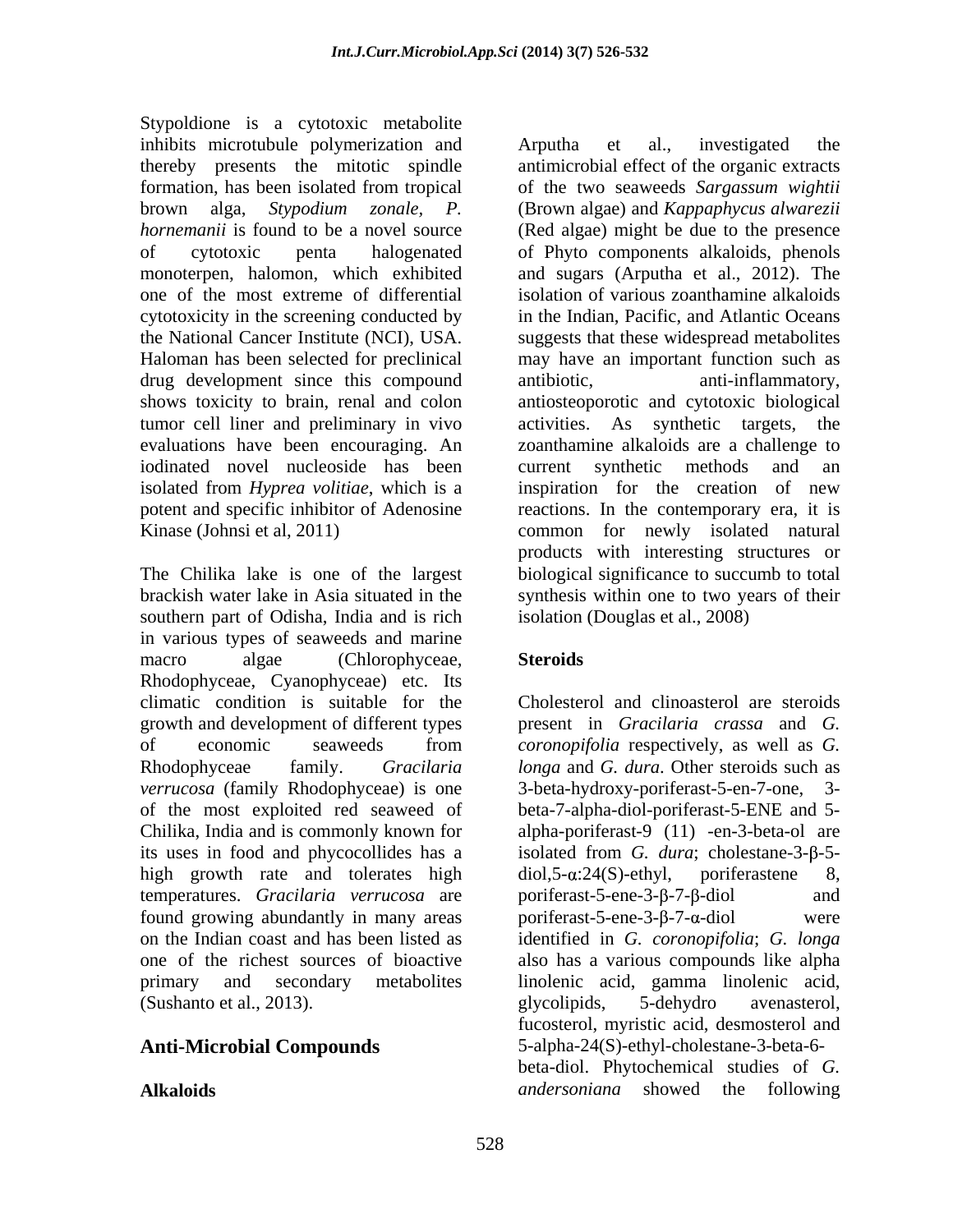prostaglandin E2, leukotriene B4 and

More than 600 secondary metabolites were Rhodophyta) is considered one of the most isolated from nearly 3600 seaweeds. Among these, the diterpenoids constitute tropical, subtropical, and temperate coastal the most abundant groups with profound waters. It has been intensively screened ecological and pharmacological over the last fifty years, although a variety significance (Manjusha et al., 2013). of new halogenated molecules are still Terpenoids are classified according to the being reported. Characteristically, the number of isoprenoid units (five carbon subunits) incorporated. In Dictyotaceae, from *Laurencia* is relatively high. the most bioactive products have three or Diterpenes sesquiterpenes, triterpenes, and four isoprenoid units, corresponding to the C15-acetogenins are the main secondary sesquiterpenes and diterpenes, compounds of this genus with which respectively. Diterpenes of the spatane and seco-spatane types are known from and cytotoxic properties are generally *Spatoglossum* (*S. schmittii* and *S. howleii*), Stoechospermum polypodioides and states and states are seen as a state of the states of the states of the states of the states of the states of the states of the states of the states of the states of the states of the stat *Rugulopteryx*. **Phenolic compounds**

*Stoechospermum polypodioides* is the only Recently, much attention has been focused species of the genus known in the Indian on the micro algae, particularly Blue-green Ocean. There are reports of antibiotic, cytotoxic, antiherbivory, cell division biologically active, novel compounds such inhibition and HSV antiviral activities. as phycobiline, phenols, (antioxidants) The sesquiterpenes are found in *Padina,*  terpenoids, steroids and polysaccharide. *Dictyopteris* and *Taonia*. The genus *Dictyota* contains diterpene as the major compounds in Blue-green alga metabolite present in all oceans. The (Cyanobacteria) is less documented than terpenoids from Dictyotaceae exhibit bioactivities such as inhibition of herbivores and antifungal, antibiotic, anti-<br>
The several epidemiological studies inflammatory, cytotoxic, insecticidal and

marine fungus *Fusarium*, offer a striking reported to exhibit pharmacological

isolates: oleic acid, linoleic acid, human colon tumor cell line, while their cholesterol, prostaglandin A2, nonhalogenated analog neomangicol C phytol (Cynthia et al., 2011) marine macroalgae, red algae are the main **Terpenoids** *Laurencia* (family Rhodomalaceae, order was shown to be inactive. Among all producers of halogenated compounds. Ceramiales, class Rhodophyceae, phylum prolific genera, being mainly found in halogenation degree found in compounds antimicrobial, antifeedant, antihelmintic associated (Maria et al., 2010).

alga (Cyanobacteria) as a source of However, the occurrence of phenolic compounds in Blue-green alga that in higher plants.

antiviral activities (Joel et al, 2011). present in the diet are helpful in treating The halogenated sesterterpenes, osteoporosis stroke and other degenerative neomangicols A C, isolated from the diseases. Furthermore, phenols have been example of the halogenation effect. In properties such as anticarcinogenic,<br>Neomangicol A and B show in vitro antiviral, antibacterial, antifungal, anticytotoxic effect toward the HCT-116 inflammatory or antitumoral (MunawerThe several epidemiological studies revealed that algal phenolic compounds coronary heart disease concern and reported to exhibit pharmacological properties such as anticarcinogenic, antiviral, antibacterial, antifungal, anti-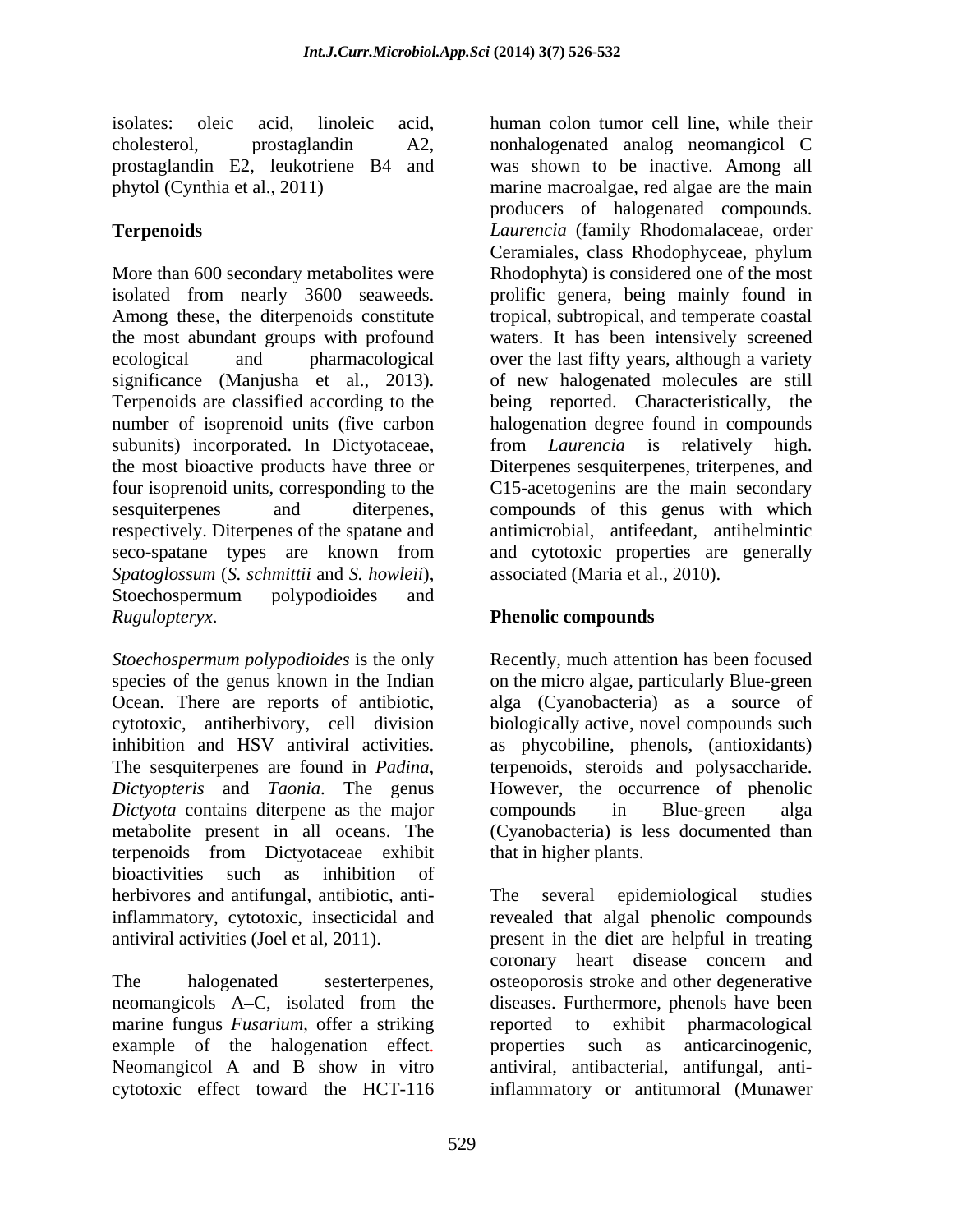and Mazharuddin, 2011). *Sargassum*  have proven antiviral activities against *wightii* have a high amount of phenolic many viruses (Govindasamy et al., 2012). compound. Phenolic compound has the good antimicrobial activity. The results **Fatty acids** clearly shown that seaweed *S.wightii* is an prophylaxis and therapy of bacterial fish chemnitzia, Padina tetrastromatica, diseases and it should be used for Sargassum longifolium, Acanthophora (Rajasekar et al., 2013).

structural polysaccharides that are collected from the Southwest coast of seaweeds. Seaweeds also contain storage brown seaweeds and floridean starch in red seaweeds. When faced with the human ulvans and fucoidans), are not digested by Pentadecanoic acid (17.56%), 1. humans and therefore can be regarded as Nonadecenoic acid (20.1%), methyl dietary fibers (Kolanjinathan et al., 2014).  $\qquad \qquad$  palmitate (2.91%), methyl linoleate

# **Fatty acids**

interesting source for biologically active Venkatesalu et al. investigated fatty acid compounds that may be applied for composition in *Ulva lactuca, Caulerpa* immunestimulation activity in aquaculture *spicifera* and *Gelidium micropterum* **Polysaccharides** alpha linolenic acid. The red and brown Seaweeds contain large amounts of with 20 carbon atoms: eicosapentanoic polysaccharides, particularly cell wall acid and arachidonic acid. *L. variegata* extruded by the hydrocolloid industry: India showed seven fatty acids such as alginate from brown seaweeds and agar palmitic acid (40%), lauric acid (17%), from red seaweeds. Other polysaccharides stearic acid (7%), alpha linolenic acid are found in the cell wall: fucoidans (from (6%), oliec acid (6%) and trace amount of brown seaweeds), xylans (from certain red myristic acid (5%) and hexadecatrienoic and green seaweeds) and ulvans in green acid (Aseer et al., 2012). The algal species polysaccharides, notably laminarin in Tamil Nadu and was found in high *chemnitzia, Padina tetrastromatica, Sargassum longifolium, Acanthophora* collected from Mandapam coast. The green algae shows interesting levels of algae are particularly rich in fatty acids collected from the Southwest coast of *Chaetoceros* alga is native to Chennai; concentrations in the Chennai coastal area.

intestinal bacteria, most of these The fatty acid profile of these marine polysaccharides (agars, carrageenans, Crude polysaccharide and proteins from fatty acids (Ananadhi and Shaleesha, *Himanthalia elongate* and *Cedium*  2012). Microalgae *Skeletonema* is a good *tomentosum* have shown reduction in source of fatty acid derived antimicrobial blood glucose after intravenous substances. In Chaetoceros sp. administration by 50% and 30% respectively at 5mg /kg dose (Johnsi et al., major candidate molecules contributing to 2011). Govindasamy reported that antibacterial activity (Selvendran M., polysaccharides like compounds present in 2013). These algae also produce important the fraction of seaweed *Gracilaria* bioactive metabolites like the primary *corticata* play an important role in the compound with antibiotic activity acrylic defense against the pathogens and proved acid, and the eicosanoids which are the antimicrobial activity. Sulfated derivatives C20 polyunsaturated fatty acid polysaccharides obtained from G. corticata (PUFA) metabolism through oxidative microalgal oil indicated that Pentadecanoic acid (17.56%), 1. Nonadecenoic acid (20.1%), methyl palmitate (2.91%), methyl linoleate (12.07%), palmitic acid (1.97%) as major substances. In *Chaetoceros* sp. polysaccharides and fatty acids are the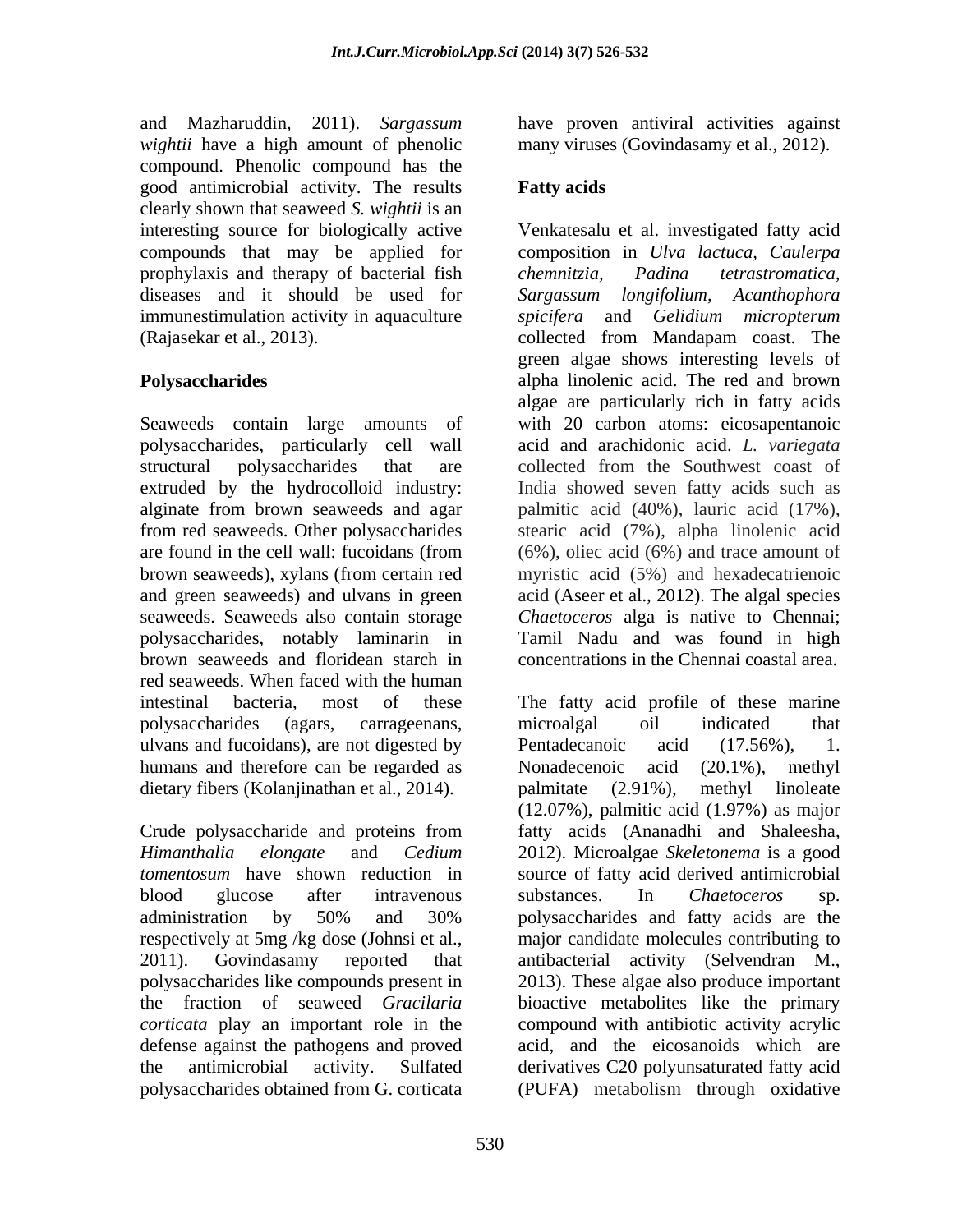pathways that originate mainly from arachidonic acid and eicosapentaenoic acids, the precursors of prostaglandins collected from the coast of Meemesal, (PGs). Species such as *G. asiatica* and *G. lichenoids* contain PGE2. PGF2 and 15 keto-PGE2 were respectively isolated *verrucosa* contains PGA2 that appears to be responsible for a gastrointestinal Panikkar, Akbar Idhayadhulla & disorder, known as "ogonori" poisoning in Radhakrishnan Surendra Kumar,

The present review showed that seaweeds a search the south Indian littoral, An provide a rich source of structurally **International Journal of Marine** diverse secondary metabolites such as Sciences, 28 (1): 47-54 terpenes, acetogenins, alkaloids, steroids, Cynthia Layse F. de Almeida, Heloina de polysaccharides, fatty acids and S. Falcao, Gedson R. de M. Lima, polyphenolics, with many of these compounds being halogenated which having antimicrobial activities. Marine algae collected from Indian coast have been shown to possess a number of and Leonia M. Batista, 2011, antimicrobial activities. This review shows that the Indian coastline is a potential source of a variety of marine algae worthy 12, 4550-4573 of further investigation. Douglas C. Behenna, Jennifer L. Stockdill,

We wish to thank our institute and Chem. Int. Ed., 47, 2–24 Biotechnology for providing necessary

- Ananadhi Padmanabhan M.R. and
- Arputha M. Bibiana, Nithya K., *corticata*, Asian Pacific Journal of Manikandan MS., Selvamani P. and

*Sargassum wightii* (brown algae) and *Kappaphycus alwarezii* (red algae) collected from the coast of Meemesal, Tamilnadu, International Journal of Pharmaceutical, Chemical and Biological Sciences, 2(4), 439-446

- from *G. lichenoids* and *G. asiatica*; *G.*  Aseer Manilal, Joseph Selvin, Nooruddin Japan (Cynthia et al., 2011). 2012, Biopotentials of marine alga, Thajuddin, Sugathan Sujith, Mvn Panikkar, Akbar Idhayadhulla & Radhakrishnan Surendra Kumar, *Lobophora variegate* collected from the south Indian littoral, An International Journal of Marine Sciences, 28 (1): 47-54
	- Camila de A. Montenegro, Narlize S. Lira, Petronio F. de Athayde-Filho, Luis C. Rodrigues, Maria de Fatima V. de Souza, Jose M. Barbosa-Filho and Leonia M. Batista, 2011, Bioactivities from Marine Algae of the Genus *Gracilaria,* Int. J. Mol. Sci; 12, 4550-4573
- **Acknowledgement** Biology and Chemistry of the and Brian M. Stoltz, 2008, The Biology and Chemistry of the Zoanthamine Alkaloids, Angew. Chem. Int. Ed., 47, 2–24
- department C. G. Bhakta Institute of Ganga Rao Battu. Sambasivarao Ethadi, facilities for the study. Mallikarjuna Rao. T, 2011, In-vitro **References** phytochemical screening of three Shaleesha A. Stanley, 2012, Pharm Sci, 3 (4), 399-401 Prayaga Murthy. P, V. S. Paneeth. D. antibacterial activity and Preliminary algae from Visakhapatnam coast, Andhra Pradesh, India, Int J Pharm
	- Microalgae as an Oil Producer for Govindasamy C, M. Arulpriya, P. Ruban, Biofuel Applications, Research 2012, Nuclear magnetic resonance Journal of Recent Sciences, 1(3), 57- analysis for antimicrobial compounds 62 from the red seaweed *Gracilaria* from the red seaweed *Gracilaria*  Tropical Biomedicine, S329-S333
	- Latha S., 2012, Antimicrobial Jirge Supriya S and Chaudhari Yogesh S, evaluation of the organic extracts of Sep-Oct 2010, Marine: The Ultimate